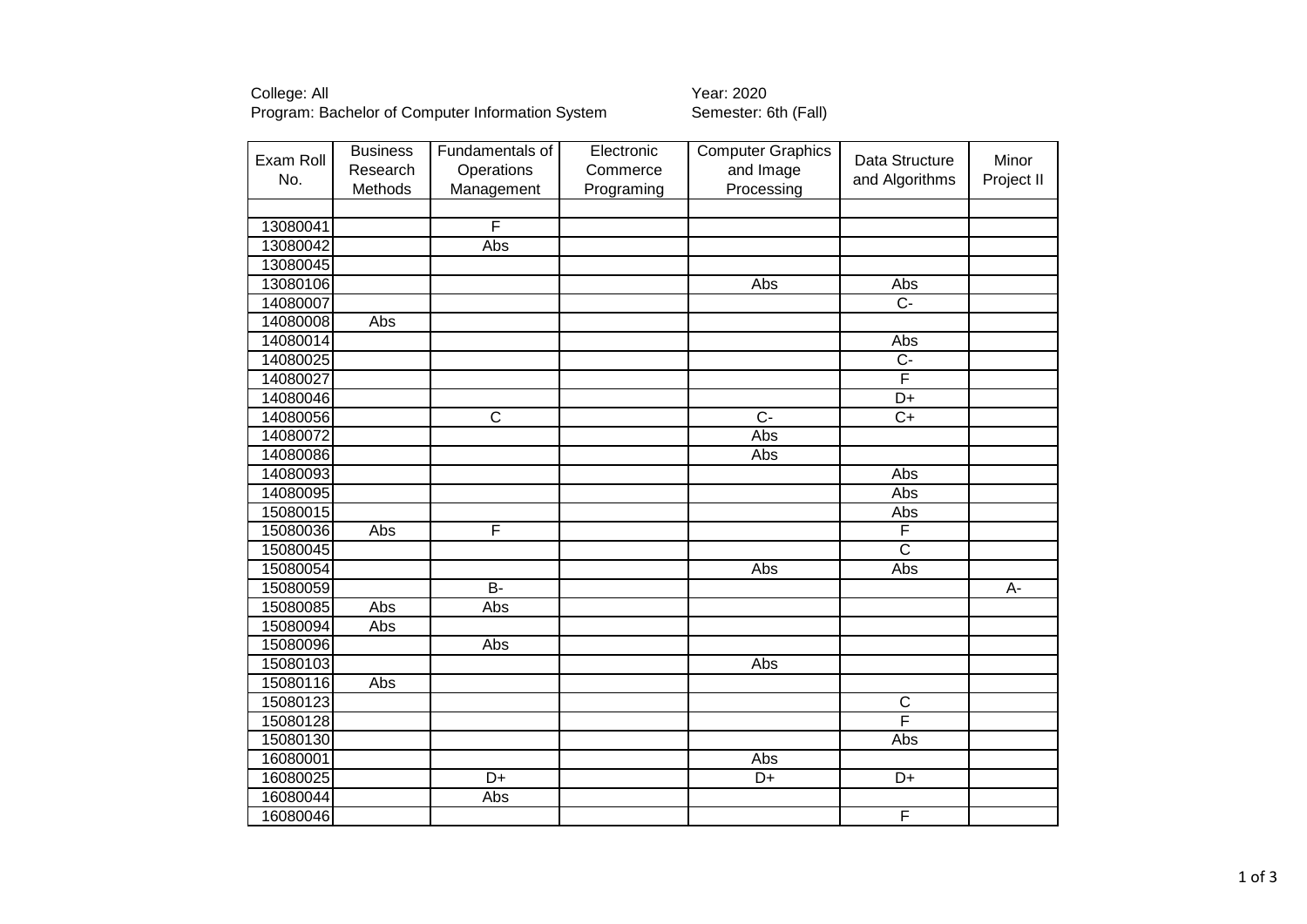College: All Year: 2020 Program: Bachelor of Computer Information System Semester: 6th (Fall)

| Exam Roll<br>No. | <b>Business</b><br>Research | Fundamentals of<br>Operations | Electronic<br>Commerce | <b>Computer Graphics</b><br>and Image | Data Structure<br>and Algorithms | Minor<br>Project II |
|------------------|-----------------------------|-------------------------------|------------------------|---------------------------------------|----------------------------------|---------------------|
|                  | Methods                     | Management                    | Programing             | Processing                            |                                  |                     |
|                  |                             |                               |                        |                                       |                                  |                     |
| 16080049         |                             |                               |                        | Abs                                   |                                  |                     |
| 16080051         |                             |                               |                        |                                       | Abs                              |                     |
| 16080062         | Abs                         |                               |                        |                                       |                                  |                     |
| 16080063         |                             |                               |                        |                                       | $\overline{C+}$                  |                     |
| 16080069         | F                           |                               | F                      |                                       |                                  |                     |
| 16080074         |                             |                               |                        | $\overline{C}$                        | $\overline{C+}$                  |                     |
| 16080075         | Abs                         | Abs                           |                        |                                       | Abs                              |                     |
| 16080083         |                             |                               |                        | $\overline{C}$ -                      |                                  |                     |
| 16080086         |                             | D+                            |                        | $\overline{C}$ -                      | $\overline{C}$                   |                     |
| 16080087         |                             |                               | $\overline{C}$         | Abs                                   | Abs                              |                     |
| 16080094         |                             |                               |                        | F                                     |                                  |                     |
| 16080095         |                             |                               |                        | $\overline{C}$                        |                                  |                     |
| 16080099         |                             |                               |                        | Abs                                   |                                  |                     |
| 16080100         |                             |                               | $\overline{\text{c}}$  |                                       | $\overline{D+}$                  |                     |
| 16080106         |                             |                               |                        | $\overline{F}$                        | Abs                              |                     |
| 16080110         |                             |                               |                        | Abs                                   | Abs                              |                     |
| 16080111         |                             |                               |                        | Abs                                   | Abs                              |                     |
| 16080113         |                             |                               | $\overline{C}$         |                                       |                                  |                     |
| 16080115         |                             |                               |                        | Abs                                   | Abs                              |                     |
| 16080118         |                             |                               |                        | $\overline{\text{c}}$                 | F                                |                     |
| 16080119         |                             |                               | Abs                    |                                       |                                  |                     |
| 16080121         |                             |                               |                        |                                       | $\overline{C}$                   |                     |
| 16080122         |                             | Abs                           |                        |                                       |                                  |                     |
| 16080129         |                             | $C+$                          |                        |                                       |                                  |                     |
| 17080003         |                             | $\overline{C}$                |                        |                                       |                                  |                     |
| 17080004         |                             |                               |                        | F                                     | Abs                              |                     |
| 17080006         |                             |                               |                        | $\overline{C}$                        |                                  |                     |
| 17080011         |                             | $\overline{C}$                |                        | $\overline{C}$                        |                                  |                     |
| 17080015         |                             | $\overline{\mathsf{c}}$       |                        |                                       | $\overline{C}$                   |                     |
| 17080021         |                             |                               |                        |                                       | $\overline{C}$                   |                     |
| 17080022         |                             |                               |                        | $\overline{C}$                        |                                  |                     |
| 17080043         |                             |                               | $\overline{\text{c}}$  |                                       | $\overline{\text{c}}$            |                     |